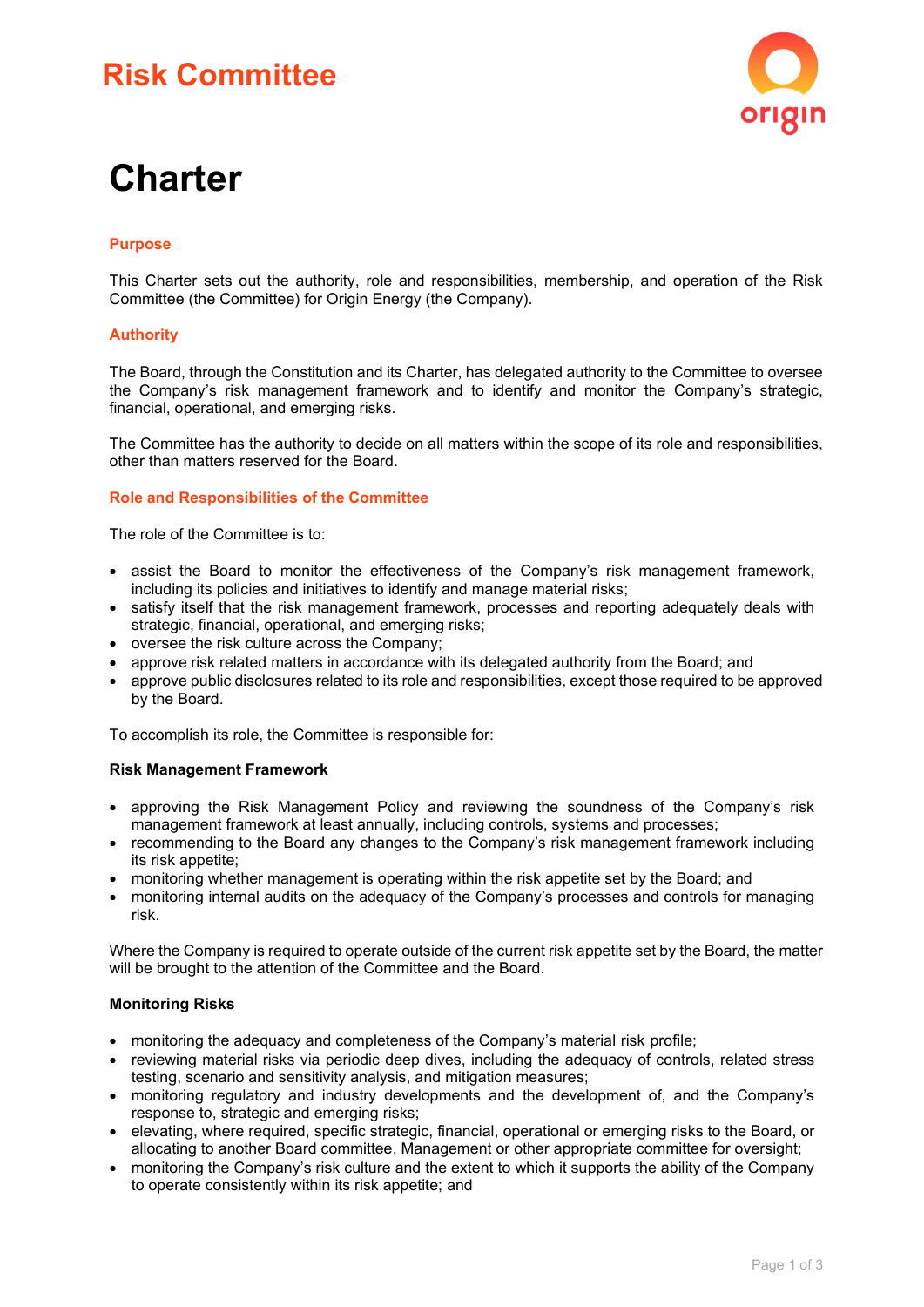# **Risk Committee Charter**

• approving the Company's insurance program, having regard to the Company's business, and associated insurable risks.

## **Financial Risk Limits**

- approving changes to financial risk capacity and financial risk limits; and
- monitoring whether management is operating within the financial risk appetite set by the Board.

#### **Compliance, Assurance and Learning**

- reviewing non-Health, Safety and Environment material incidents or control breakdowns to identify learnings and oversee the Company's implementation of action plans; and
- overseeing assurance over activities within its scope.

#### **Disclosures**

• overseeing the preparation and verification of the Company's disclosures in relation to the recognition and management of material business risks and recommending them to the Board for approval and release.

### **Composition**

The Committee is comprised solely of Non-executive Directors.

It is intended that the Committee is comprised of the Chairman of the Board and the Chairs of each Board Committee, and in any case no fewer than three members.

The majority of the Committee, and its Chairman, are independent.

The Committee should be of a sufficient size and independence, and its members, between them, should have the necessary technical knowledge of risk management, and sufficient understanding of the industry in which the Company operates, to be able to discharge the Committee's role effectively.

A quorum shall be three members.

All Directors have a standing invitation to attend meetings of the Committee. The Committee may require any employee of the Company to attend meetings for the purpose of making presentations or participating in discussions.

The Executive General Manager responsible for risk and the General Manager, Risk Governance shall have unfettered access to the Committee.

The Secretary of the Committee will be the Company Secretary, or such other person as nominated by the Board.

#### **Procedures**

The Committee will meet as required but should meet at least four times each year.

An agenda will be prepared for each meeting and distributed in advance of the meeting in consultation with the Committee Chairman.

Minutes of meetings will be prepared and will be circulated to the Committee Chairman and then to the Committee and Board after each meeting.

The Committee Chairman will report to the Board after each Committee meeting, including recommendations on any specific decisions or actions the Board should consider and other matters relevant to the Committee's role and responsibilities.